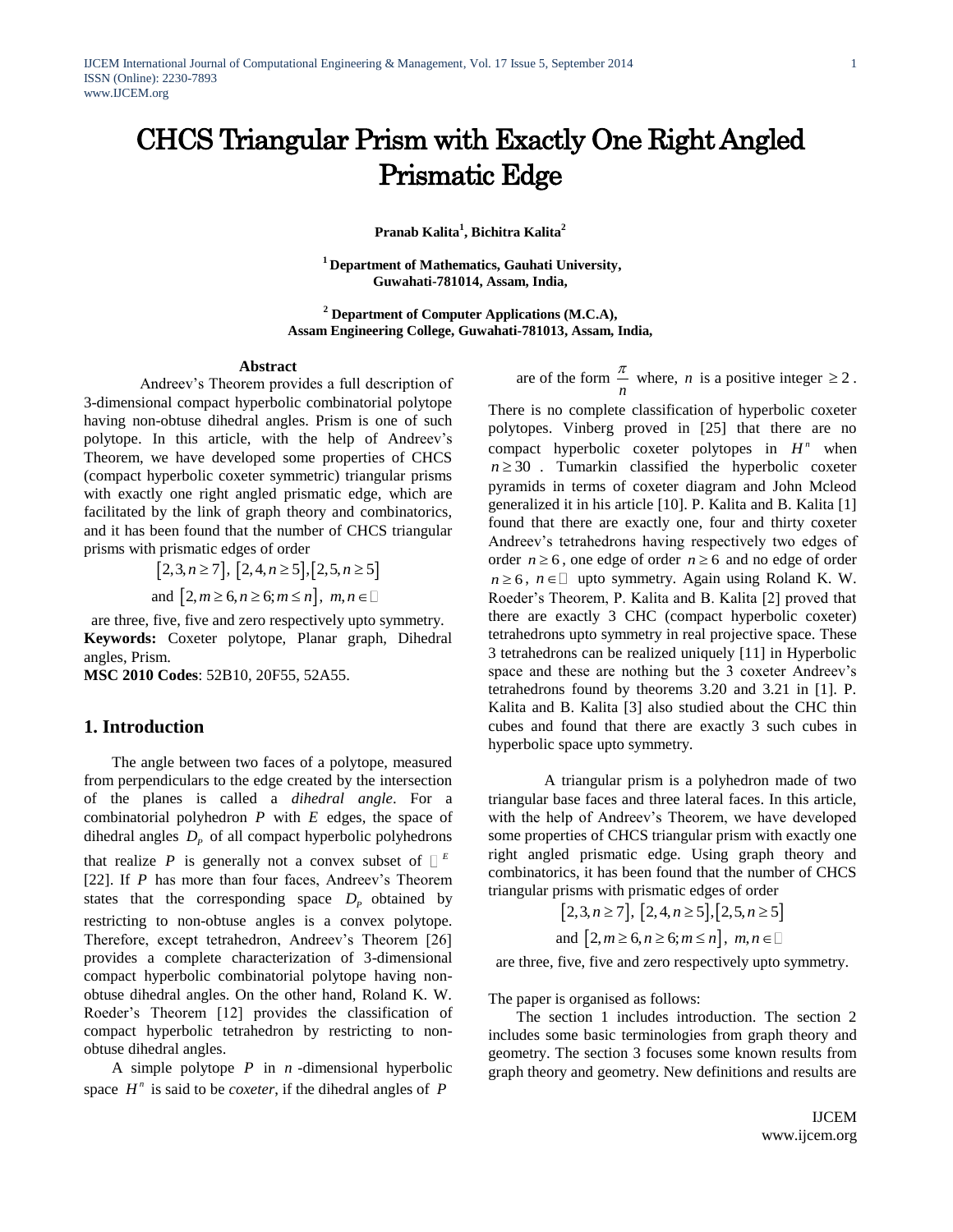IJCEM International Journal of Computational Engineering & Management, Vol. 17 Issue 5, September 2014 ISSN (Online): 2230-7893 www.IJCEM.org

included in section 4. The section 5 includes the conclusions.

## **2. Basic Terminologies**

There is a strong link between graph theory and geometry. Graph theoretical concepts are used to understand the combinatorial structure of a polytope in geometry. Here we will mention some essential terminologies from graph theory and geometry.

**Definition 2.1:** A *polytope* is a geometric object with surfaces enclosed by edges that exist in any number of dimensions. A polytope in 2D, 3D and 4D is said to be *polygon*, *polyhedron* (plural polyhedra or polyhedrons) and *polychoron* respectively. The enclosed surfaces are said to be faces. The line of intersection of any two faces is said to be an edge and a point of intersection of three or more edges is called a vertex.

**Definition 2.2:** Let *P* be a convex polyhedron. The abstract graph of  $P$  is denoted by  $G(P)$  and is defined as  $G(P) = (V(P), E(P))$ , where  $V(P)$  is the set of vertices of P and two vertices  $x, y \in V(P)$  are adjacent if and only if  $(x, y)$  is an edge of  $P$ .

**Definition 2.3:** If the dihedral angle of an edge of a compact hyperbolic polytope is  $\frac{n}{n}$ , *n*  $\frac{\pi}{n}$ , *n* is a positive number, then *n* is said to be the *order* of the edge. We define a trivalent vertex to be of order  $(l,m,n)$  if the three edges at that vertex are of order  $l, m, n$ .

**Definition 2.4:** A *coxeter* dihedral angle is a dihedral angle of the form  $\frac{\pi}{n}$  $\frac{\pi}{2}$  where, *n* is a positive integer  $\geq 2$ . A compact polytope in hyperbolic space with coxeter dihedral angles is called a *compact hyperbolic coxeter polytope*.

**Definition 2.5:** A cell complex C on  $S^2$  is called trivalent if each vertex is the intersection of three faces.

**Definition 2.6:** A 3-dimensional combinatorial polytope is a cell complex  $C$  on  $S^2$  that satisfies the following conditions:

- (a) Each edge of  $C$  is the intersection of exactly two faces
- (b) A nonempty intersection of two faces is either an edge or a vertex.

(c) Each face is enclosed by not less than 3 edges.

Any trivalent cell complex  $C$  on  $S^2$  that satisfies the above three conditions is said to be *abstract polyhedron*.

**Definition 2.7:** A 3D polytope is called a *simple polytope* if each vertex is the intersection of exactly 3 faces. The 1 skeleton of a polytope is the set of vertices and edges of the polytope. The skeleton of any convex polyhedron is a planar graph and the skeleton of any  $k -$  dimensional convex polytope is a  $k$  – connected graph.

**Definition 2.8:** A prismatic  $k -$  circuit  $\Gamma_p(k)$  is a  $k$  – circuit such that no two edges of  $C$  which correspond to edges traversed by  $\Gamma_p(k)$  share a common vertex. The edges traversed by a prismatic  $k$  – circuit  $\Gamma_p(k)$  are said to be prismatic edges.

Hyperbolic geometry [2] is difficult to visualize as many of its theorems are contradictory to similar theorems of Euclidean geometry which are very similar to us. Therefore technology has been used in creation of geometric models in Euclidean space to visualize hyperbolic geometry. Hyperbolic [12] planes in these models correspond to Euclidean hemispheres and Euclidean planes that intersect the boundary perpendicularly. Furthermore, these models are correct conformally. That is, the hyperbolic angle between a pair of such intersecting hyperbolic planes is exactly the Euclidean angle between the corresponding spares or planes.

We will concentrate on 3-dimensional compact hyperbolic orbifolds whose base spaces are homeomorphic to a convex polyhedron and whose sides are silvered. The compact hyperbolic polyhedron is simple, therefore, the combinatorial polyhedron of a compact hyperbolic polyhedron can be known from 3-connected planar graph of the polyhedron. In case of compact hyperbolic triangular prism, the corresponding 3-connected planar graph (figure 2.1) has 6 vertices, 9 edges, 5 faces, one prismatic 3-circuit and exactly 3 disjoint edges.



Figure 2.1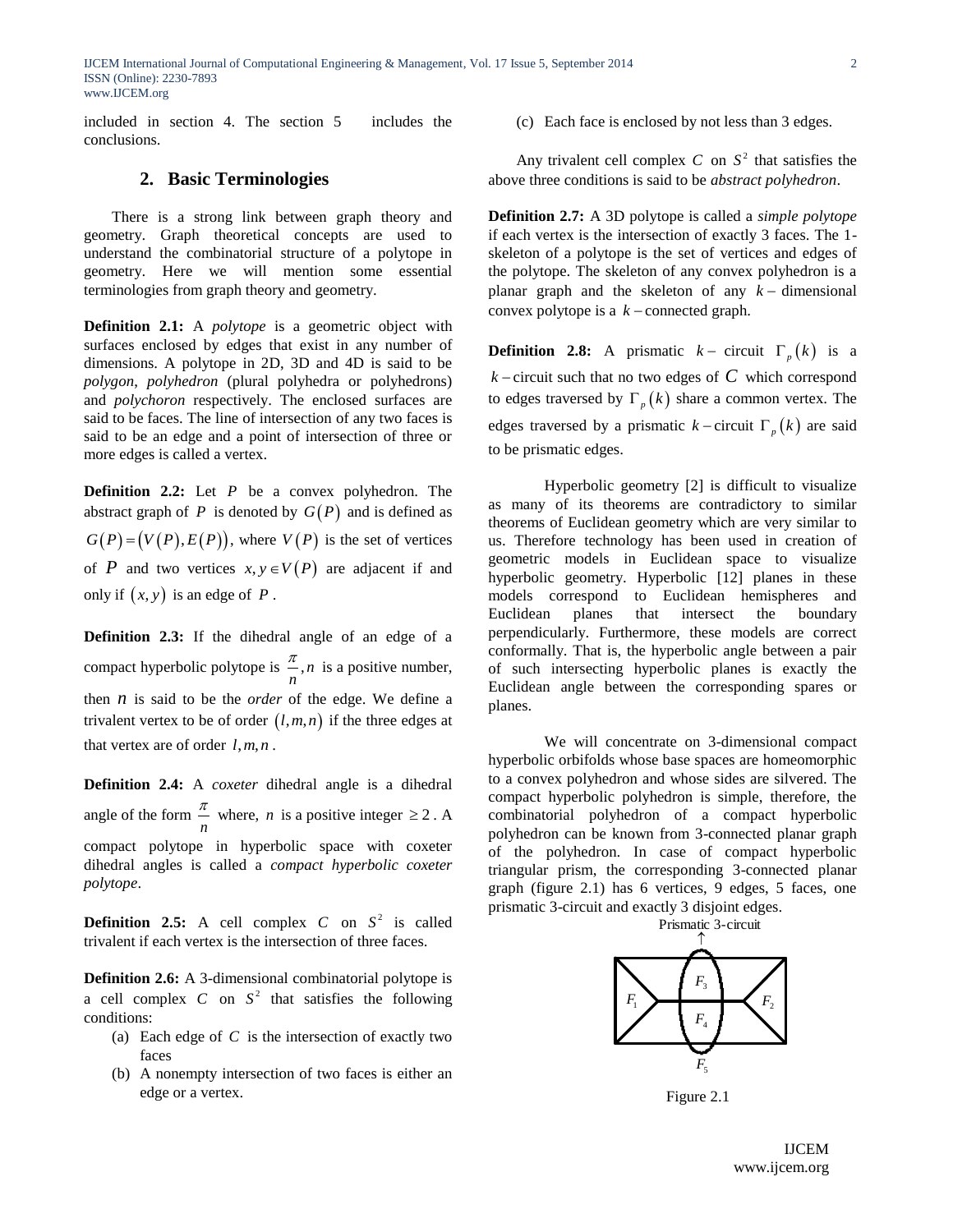### **3. Known Results**

**E. M. Andreev** provides a complete characterization of 3D compact hyperbolic polytope with non-obtuse dihedral angles in his article [26]. Therefore, Andreev's theorem is a fundamental tool for classification of 3D compact hyperbolic coxeter polytope. Before stating Andreev's Theorem, some already existed results [6] on graph and polytope have been mentioned.

**Theorem 3.1: (Blind and Mani)** *If P is a convex*  polyhedron, then the graph  $G(P)$  determines the entire *combinatorial structure of P* . *In other words, if two simple polyhedral have isomorphic graphs, then their combinatorial polyhedral are also isomorphic.*

**Theorem 3.2: (Ernst Steinitz)** A graph  $G(P)$  is a graph *of a 3-dimensional polytope P if and only if it is simple, planar and 3-connected.*

**Corollary 3.3:** *Every 3-connected planar graph can be represented in a plane such that all the edges are straight lines, all the bounded regions determined by these and the union of all the bounded regions are convex polygons.*

**Theorem 3.4: (Andreev Theorem, [14, 18])** *Suppose that C is not a tetrahedron and non-obtuse angles*   $\theta_{ij} \in \left(0, \frac{\pi}{2}\right)$  $\theta_{ij} \in \left(0, \frac{\pi}{2}\right)$ *are given corresponding to each edge*   $F_{ij} = F_i \cap F_j$  of *C*, where  $F_i$  are the faces of *C*. Then the following conditions  $(1)$  -  $(4)$  are necessary and *sufficient for the existence of a compact 3-dimensional hyperbolic polyhedron P which realizes C with dihedral* angle  $\theta_{ij}$  at each edge  $F_{ij}$ .

- (1) If  $F_{ijk} = F_i \cap F_j \cap F_k$  is a vertex of C then  $\theta_{ii} + \theta_{ii} + \theta_{ii} > \pi$ .
- (2) If  $F_i$ ,  $F_j$ ,  $F_k$  form a prismatic 3-circuit  $\Gamma_p(3)$ , *then*  $\theta_{ij} + \theta_{jk} + \theta_{ki} < \pi$ .
- (3) If  $F_i$ ,  $F_j$ ,  $F_k$ ,  $F_l$  form a prismatic 4-circuit  $\Gamma_p$  (4), then  $\theta_{ij} + \theta_{jk} + \theta_{kl} + \theta_{li} < 2\pi$ .
- *(4) If C is a triangular prism with triangular faces*   $F_1$  and  $F_2$ , then  $\theta_{13} + \theta_{14} + \theta_{15} + \theta_{23} + \theta_{24} + \theta_{25} < 3\pi$ .

Furthermore, this polyhedron is unique up to isometrics of hyperbolic  $H^3$ .

Andreev's restriction to non-obtuse dihedral angles is necessary to ensure that  $P$  be convex. A compact hyperbolic polyhedral realizing a given abstract polyhedron may not be convex without the restriction of non-obtuse dihedral angle [18]. Since Coxeter polyhedrons have non-obtuse dihedral angles, Andreev's Theorem provides a complete characterization of 3-dimensional compact hyperbolic Coxeter polyhedra.

**Theorem 3.5: ([2])** *In a CHC polytope T , the order of the edges at one vertex is one of the forms:*<br> $(2,2,n \ge 2), (2,3,3), (2,3,4), (2,3,5)$ .

$$
(2,2,n \ge 2), (2,3,3), (2,3,4), (2,3,5)
$$

**Theorem 3.6 ([2]):** In a CHC polytope  $T$ , if an edge at *one vertex is of order*  $n \geq 6$ , then the other two edges must *be of order 2.*

**Corollary 3.7:** *For a compact hyperbolic triangular prism, only the condition (3) of Andreev's theorem is vacuous.*

# **4. New Definitions and Main Results**

**Definition 4.1:** *A CHCS triangular prism is a CHC triangular prism whose corresponding edges of the base faces are of same order.* 

Suppose the orders of the edges of a CHC triangular prism suppose the orders of the edges of a CTC triangular prisi-<br>are  $n_1$ ,  $n_2$ ,  $n_3$ ,  $n_4$ ,  $n_5$ ,  $n_{12}$ ,  $n_{23}$ ,  $n_{34}$ ,  $n_{41}$  as shown in figure 4.1.



Figure 4.1

In case of CHCS triangular prism, we have  $n_{34} = n_{23}, n_4 = n_2$  and  $n_{41} = n_{12}$ .

**Theorem 4.2:** *In a compact hyperbolic triangular prism, there exists at most one prismatic edge of order 2.*

**Proof:** Suppose the orders of the edges of a CHC triangular prism are  $n_1$ ,  $n_2$ ,  $n_3$ ,  $n_4$ ,  $n_5$ ,  $n_{12}$ ,  $n_{23}$ ,  $n_{34}$ ,  $n_{41}$  as shown in figure 4.2.

3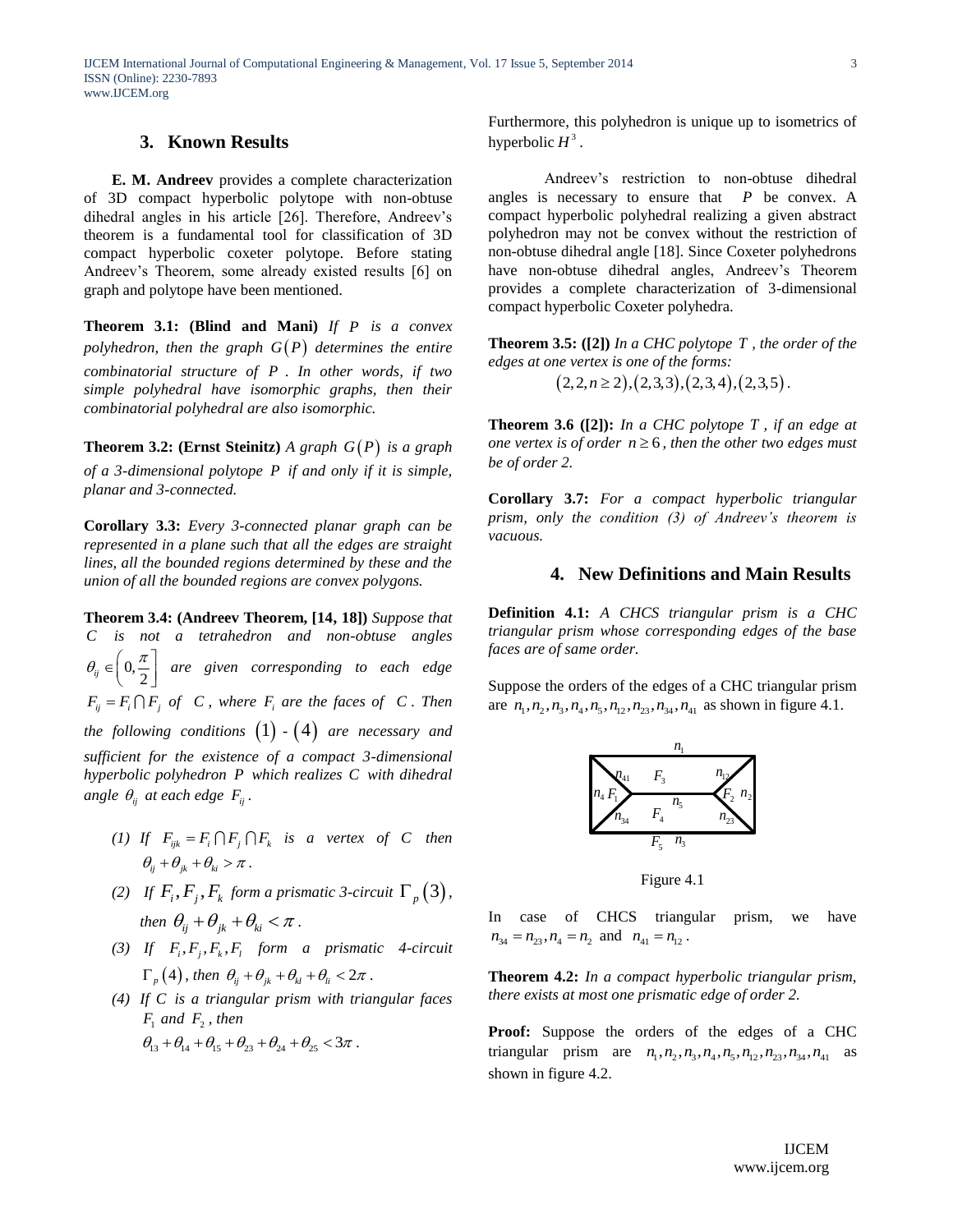

Figure 4.2

Here the orders of the three prismatic edges are  $n_1, n_5$  and  $n_{\rm s}$ .

Suppose at least two out of the three prismatic edges are of order 2 and these are  $n_1 = 2$  and  $n_5 = 2$ . By 2<sup>nd</sup> condition of Andreev's Theorem:

$$
\frac{\pi}{n_1} + \frac{\pi}{n_5} + \frac{\pi}{n_3} < \pi
$$
\n
$$
\frac{1}{n_1} + \frac{1}{n_5} + \frac{1}{n_3} < 1
$$
\n
$$
\frac{1}{2} + \frac{1}{2} + \frac{1}{n_3} < 1
$$
\n
$$
1 + \frac{1}{n_3} < 1
$$

This is not possible for any positive value for  $n_3$ . Therefore, there exists at most one prismatic edge of order 2.

In figure 4.2, the orders of the three prismatic edges formed by the faces  $F_3, F_4, F_5$  are  $n_1, n_5$  and  $n_3$ . By

$$
2nd condition of Andrew's Theorem:\n\frac{\pi}{n_1} + \frac{\pi}{n_5} + \frac{\pi}{n_3} < \pi \Rightarrow \frac{1}{n_1} + \frac{1}{n_5} + \frac{1}{n_3} < \pi
$$
\n...(1)

There is an infinite number of solutions to the inequality (1) and by theorem 4.2, there exists at most one prismatic edge of order 2. In this article, we will concentrate only those CHCS triangular prisms whose exactly one prismatic edge is of right angled, that is, of order 2. Without loss of generality, suppose  $n_1 = 2$  and hence upto symmetry, the ordered solution (infinite) triplets are:

$$
[2, n_{5}, n_{3}] = \begin{cases} [2, 3, n \ge 7], \\ [2, 4, n \ge 5], \\ [2, 5, n \ge 5], \\ [2, m \ge 6, n \ge 6; m \le n] \end{cases}.
$$

.

In our discussion, we treat each of the above triplets as single type only. More clearly, we denote CHCS triangular prisms with prismatic edges of order triplets

$$
[2,3,n \ge 7], [2,4,n \ge 5], [2,5,n \ge 5]
$$
  
and  $[2,m \ge 6, n \ge 6; m \le n], m, n \in \square$ 

by type P1, P2, P3 and P4 respectively.

**Theorem 4.3:** *In a compact hyperbolic triangular prism, all the triangular edges cannot be of order 2.*

**Proof:** Suppose all the triangular edges are of order 2. Therefore from figure 4.1 we have:<br> $n_{41} = n_{34} = n_{4} = n_{12} = n_{23} = n_{2} = 2$ 

$$
n_{41} = n_{34} = n_4 = n_{12} = n_{23} = n_2 = 2
$$
  
By 4<sup>th</sup> condition of Andreev's Theorem:  

$$
\frac{\pi}{n_{41}} + \frac{\pi}{n_{41}} + \frac{\pi}{n_{41}} + \frac{\pi}{n_{41}} + \frac{\pi}{n_{41}} + \frac{\pi}{n_{41}} < 3\pi
$$

$$
\frac{1}{2} + \frac{1}{2} + \frac{1}{2} + \frac{1}{2} + \frac{1}{2} + \frac{1}{2} < 3
$$
 $3 < 3$ 

This is not possible. Hence all the triangular edges cannot be of order 2.

**Corollary 4.4:** *In a compact hyperbolic triangular prism, at least one triangular edge is of order*  2 *.*

**Proof:** Straight from Theorem 4.3.

**Corollary 4.5:** *In a compact hyperbolic triangular prism, at most five triangular edges can be of order 2.*

**Proof:** Straight from Theorem 4.3.

**Theorem 4.6:** *In a CHCS triangular prism, if the orders of the prismatic edges are*  $\left[2, 3, n \geq 7\right]$  *(Type P1) then there exists exactly 3 such prism upto symmetry.*

**Proof:** Let P be a CHCS triangular prism whose orders of the prismatic edges are  $[2,3, n \ge 7]$  (Type P1). By theorem 3.6, the orders of the edges adjacent to the edge of order  $n \ge 7$  must be of order 2. Suppose the rest edge of a base is of order *m* . Therefore we have the following figure 4.3.



Figure 4.3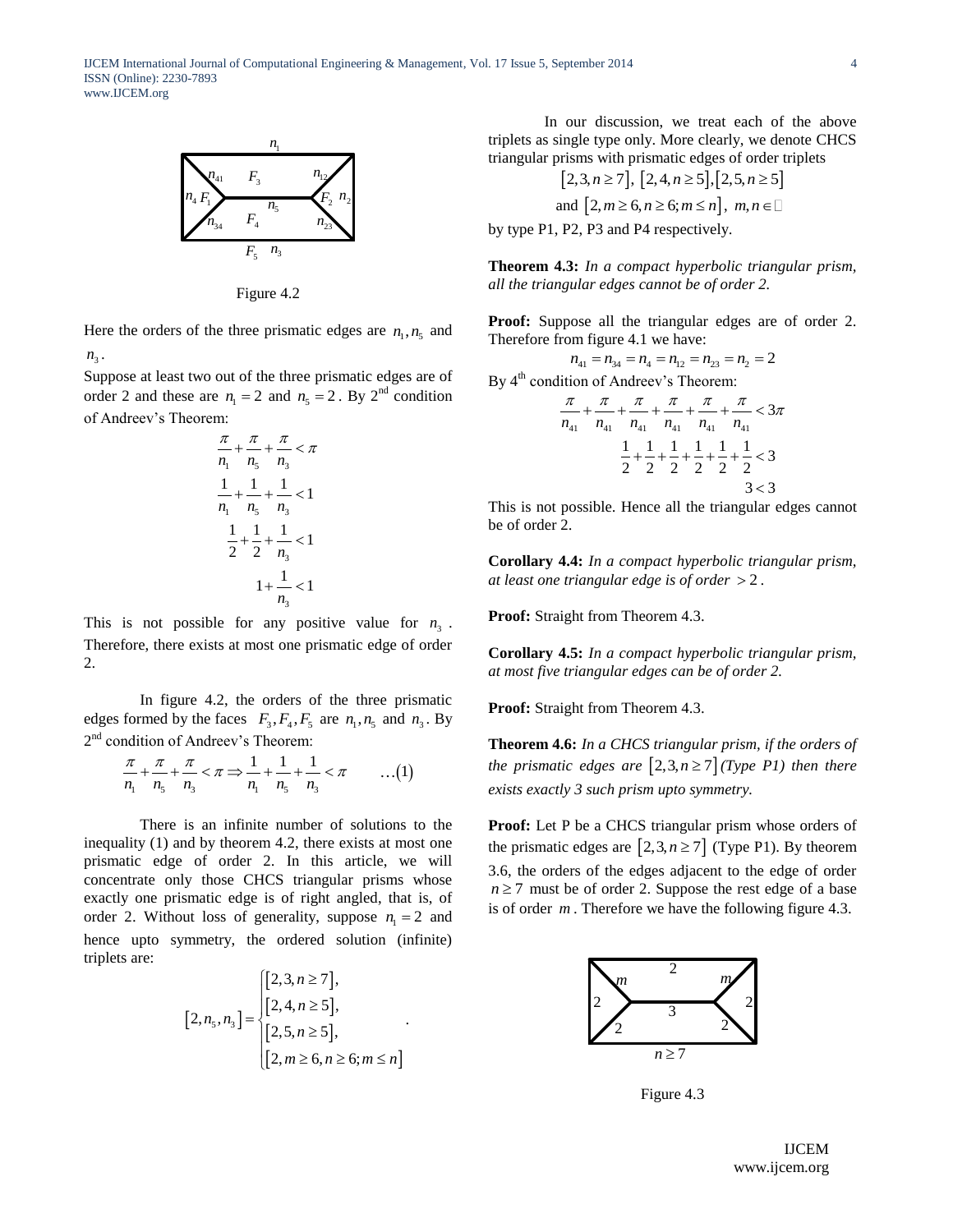IJCEM International Journal of Computational Engineering & Management, Vol. 17 Issue 5, September 2014 ISSN (Online): 2230-7893 www.IJCEM.org

By theorems 3.5 and 4.3, the possible values for  $m = 3, 4, 5$  upto symmetry and the respective 3 CHCS triangular prisms of type P1 are:



P1-3

Figure 4.4

**Theorem 4.7:** *In a CHCS triangular prism, if the orders of the prismatic edges are*  $\lceil 2, 4, n \geq 5 \rceil$  *(Type P2) then there exists exactly 5 such prism upto symmetry.*

**Proof:** Let P be a CHCS triangular prism whose orders of the prismatic edges are  $[2, 4, n \ge 5]$  (Type P2). For our convenient, we split  $[2, 4, n \ge 5]$  into two cases: Case 1: the orders of the prismatic edges are  $\left[2, 4, 5\right]$ , Case 2: the orders of the prismatic edges are  $\left[2, 4, n \ge 6\right]$ .

**Case 1:** The orders of the prismatic edges are  $\left[2, 4, 5\right]$ Suppose, the edges of a base are of orders  $k, l, m$  as shown

in the following figure.



Figure 4.5

By theorems 3.5 and 4.3, the possible values for  $(k, l, m)$ can be obtained from the following tree diagram (figure 4.6)



Figure 4.6

Now the respective 4 CHCS triangular prisms of type P2 upto symmetry are:



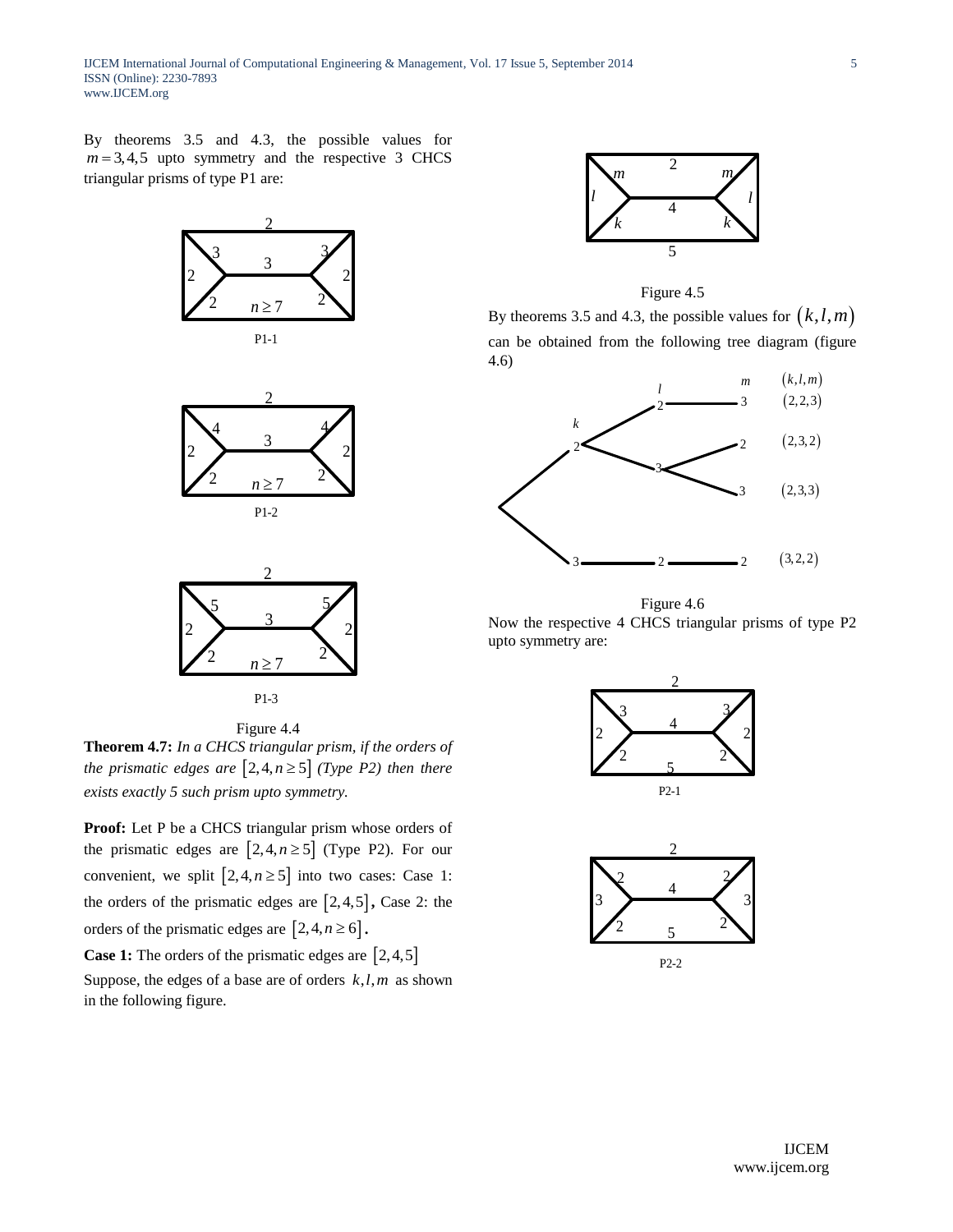

Figure 4.7

**Case 2:** The orders of the prismatic edges are  $[2, 4, n \ge 6]$ By theorem 3.6, the orders of the edges adjacent to the edge of order  $n \ge 6$  must be of order 2. Suppose the rest edge of a base is of order *m* . Therefore we have the following figure 4.8.



Figure 4.8

By theorems 3.5 and 4.3, the possible value for  $m = 3$  and the respective 1 CHCS triangular prism upto symmetry is:



Figure 4.9

**Theorem 4.8:** *In a CHCS triangular prism, if the orders of the prismatic edges are*  $\lceil 2, 5, n \ge 5 \rceil$  *(Type P3) then there exists exactly 5 such prism upto symmetry.*

**Proof:** Let P be a CHCS triangular prism whose orders of the prismatic edges are  $\left[2, 5, n \ge 5\right]$  (Type P3). For our convenient, we split  $\left[2, 5, n \ge 5\right]$  into two cases: Case 1: the orders of the prismatic edges are  $[2,5,5]$ , Case 2: the orders of the prismatic edges are  $\left[2, 5, n \ge 6\right]$ .

**Case 1:** The orders of the prismatic edges are  $\left[2, 5, 5\right]$ 

Suppose, the edges of a base are of orders  $k, l, m$  as shown in the following figure 4.10.



Figure 4.10

By theorems 3.5 and 4.3, the possible values for  $(k, l, m) = (2, 2, 3), (2, 3, 2), (2, 3, 3), (3, 2, 2)$ 

(Refer figure 4.6) and the respective 4 CHCS triangular prisms of type P3 upto symmetry are:



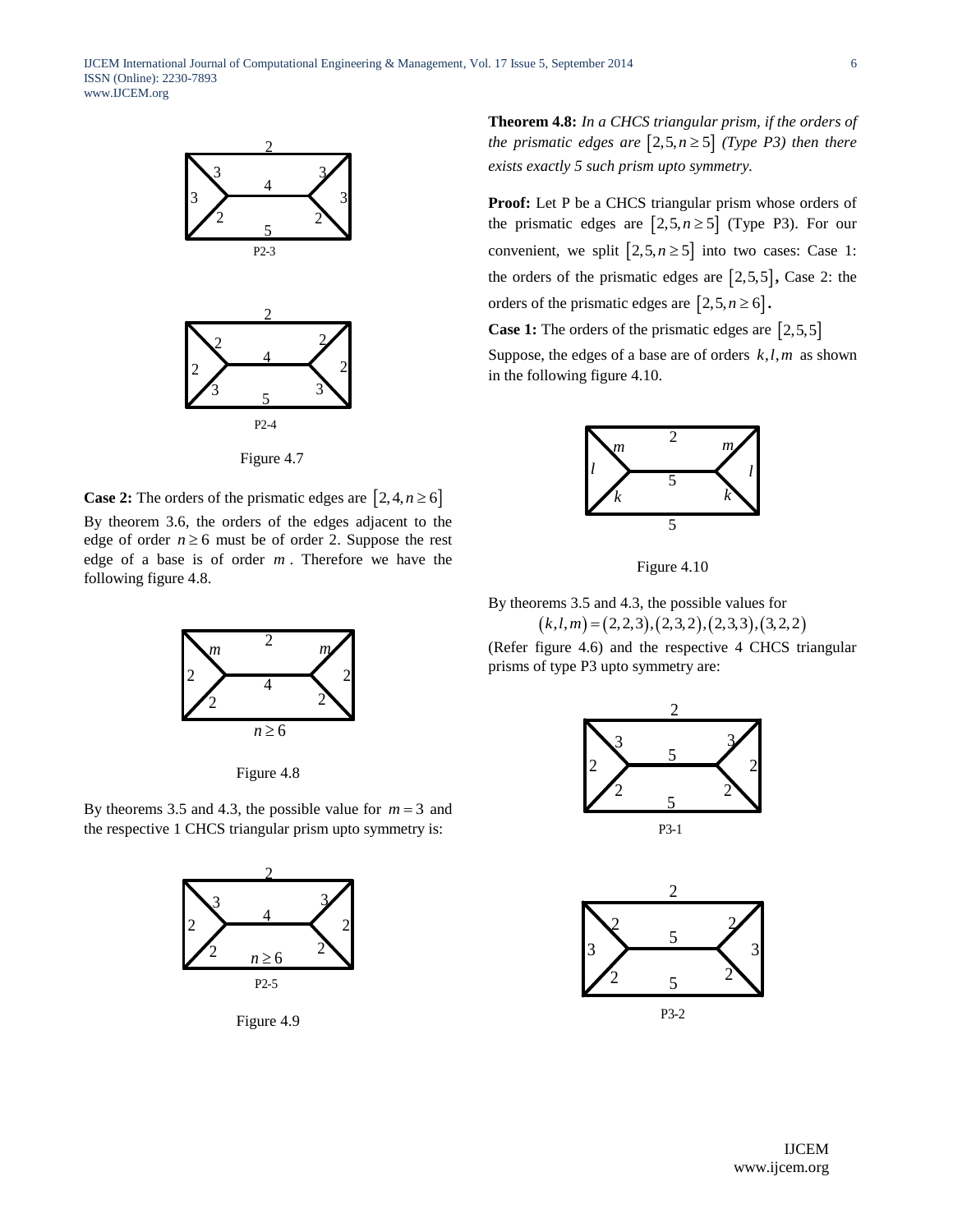

Figure 4.11

**Case 2:** The orders of the prismatic edges are  $[2, 5, n \ge 6]$ By theorem 3.6, the orders of the edges adjacent to the edge of order  $n \ge 6$  must be of order 2. Suppose the rest edge of a base is of order *m* . Therefore we have the following figure 4.12.



Figure 4.12

By theorems 3.5 and 4.3, the possible value for  $m = 3$  and the respective 1 CHCS triangular prism upto symmetry is:



Figure 4.13

**Theorem 4.9:** *There is no CHCS triangular prism with orders of the prismatic edges are*  $\left[2, m \geq 6, n \geq 6; m \leq n\right]$ .

**Proof:** By theorem 3.6, the orders of the edges adjacent to the edge of order  $m \ge 6$  or  $n \ge 6$  must be of order 2. Therefore we have the following figure 4.14.





Here the orders of all the triangular edges are 2 which are not possible by theorem 4.3. Therefore there is no CHCS triangular prism with orders of the prismatic edges are of the form  $[2, m \ge 6, n \ge 6; m \le n]$ .

The CHCS triangular prisms found in theorems 4.6, 4.7 and 4.8 can be realized uniquely [14] in hyperbolic space upto symmetry.

#### **5. Conclusions**

In this article, using Andreev's theorem, we have found all the CHCS triangular prisms with exactly one right angled prismatic edge and it has been found that the number of CHCS triangular prisms with prismatic edges of order

$$
[2,3, n \ge 7], [2,4, n \ge 5], [2,5, n \ge 5]
$$
  
and 
$$
[2, m \ge 6, n \ge 6; m \le n], m, n \in \square
$$

are three, five, five and zero respectively upto symmetry.

These prisms can be realized uniquely [14] in hyperbolic space upto symmetry. This research can be extended to other compact as well as non-compact hyperbolic polytopes in spaces of different dimensions.

#### **References**

[1] P. Kalita and B. Kalita, *Properties of Coxeter Andreev's Tetrahedrons,* IOSR Journal of Mathematics (IOSR-JM) e-ISSN: 2278-3008, p-ISSN: 2319-7676. Volume 9, Issue 6, 2014, PP 81-105*.*

[2] P. Kalita and B. Kalita, *Complete Set of CHC Tetrahedrons,*  International Journal of Computer Applications, ISSN: 0975- 8887, Volume 87, Issue 11, 2014, PP 18-23*.*